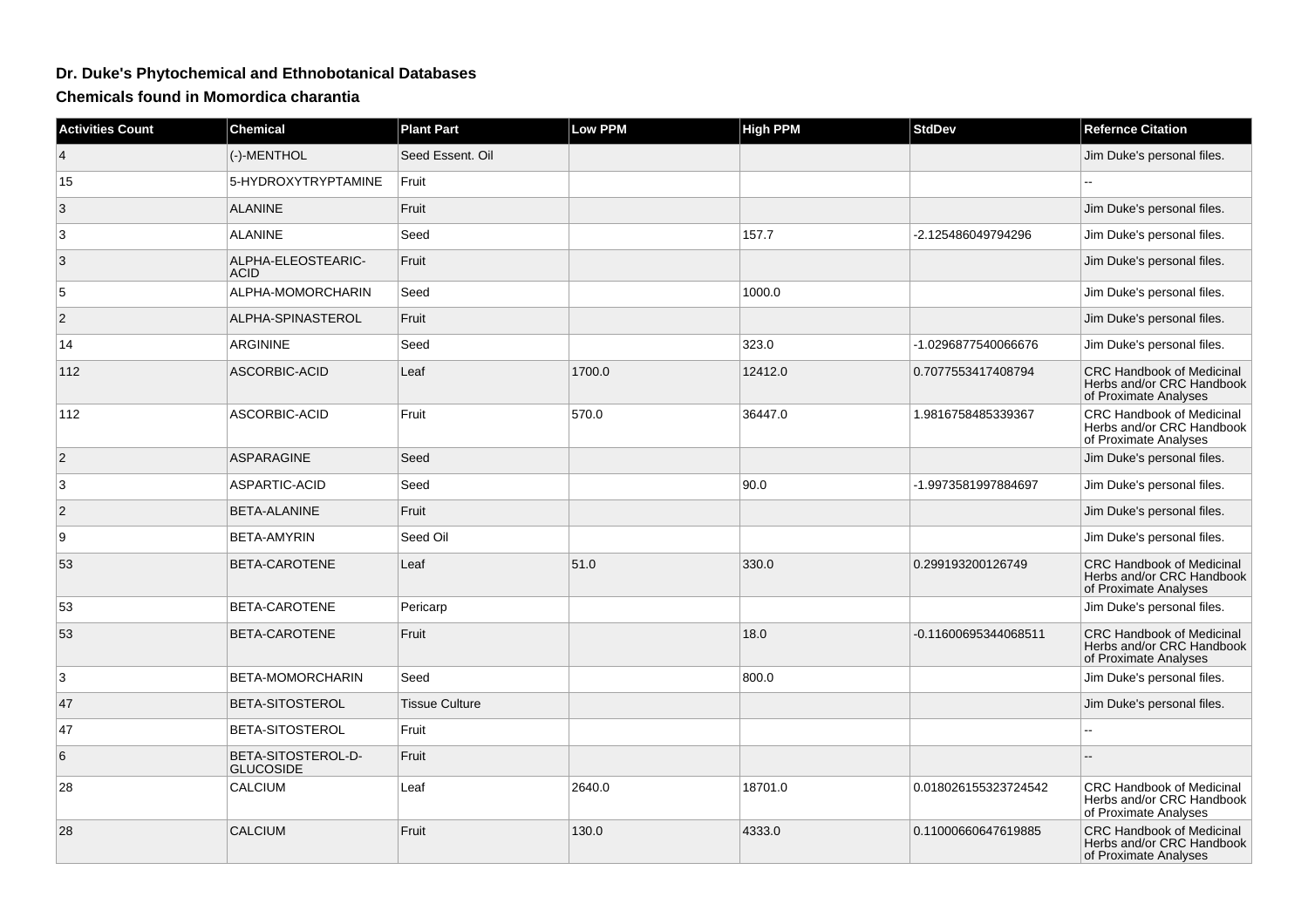| <b>Activities Count</b> | <b>Chemical</b>       | <b>Plant Part</b>     | Low PPM | High PPM | <b>StdDev</b>       | <b>Refernce Citation</b>                                                                                                                                                                                                                                                                                       |
|-------------------------|-----------------------|-----------------------|---------|----------|---------------------|----------------------------------------------------------------------------------------------------------------------------------------------------------------------------------------------------------------------------------------------------------------------------------------------------------------|
| 3                       | CAPRIC-ACID           | Seed Oil              |         |          |                     | Jim Duke's personal files.                                                                                                                                                                                                                                                                                     |
| $\overline{4}$          | <b>CHARANTIN</b>      | Fruit                 | 350.0   | 1500.0   |                     | Jim Duke's personal files.                                                                                                                                                                                                                                                                                     |
| 4                       | <b>CHARANTIN</b>      | Seed                  |         |          |                     | Jim Duke's personal files.                                                                                                                                                                                                                                                                                     |
| $\mathbf{1}$            | <b>CHOLESTEROL</b>    | Fruit                 |         |          |                     | =ICMR(Indian Council of<br>Medical<br>Research).1976.Medicinal<br>Plants of Índia. Vol. 1. Indian<br>Council of Med.<br>Res.Cambridge Printing<br>Works, New Delhi.487<br>pp;ICMR.1987.Medicinal<br>Plants of India. Vol. 2. Indian<br>Council of Med. Res.Cambr.<br><b>Printing Works, New</b><br>Delhi.600pp |
| $\sqrt{5}$              | <b>CITRULLINE</b>     | Fruit                 |         | 41.2     | -0.6424999385015843 | Jim Duke's personal files.                                                                                                                                                                                                                                                                                     |
| 12                      | <b>COPPER</b>         | Fruit                 |         | 30.0     | 1.3371913013407486  | =ICMR(Indian Council of<br>Medical<br>Research).1976.Medicinal<br>Plants of India. Vol. 1. Indian<br>Council of Med.<br>Res.Cambridge Printing<br>Works, New Delhi.487<br>pp,ICMR.1987.Medicinal<br>Plants of India. Vol. 2. Indian<br>Council of Med. Res.Cambr.<br>Printing Works, New<br>Delhi.600pp        |
| $\overline{c}$          | <b>CRYPTOXANTHIN</b>  | Pericarp              |         |          |                     | Jim Duke's personal files.                                                                                                                                                                                                                                                                                     |
| $\overline{2}$          | <b>CRYPTOXANTHIN</b>  | Fruit                 |         |          |                     |                                                                                                                                                                                                                                                                                                                |
| 8                       | <b>CUCURBITACIN-B</b> | Seed                  |         |          |                     | Jim Duke's personal files.                                                                                                                                                                                                                                                                                     |
| $\overline{2}$          | <b>CUCURBITACIN-K</b> | Seed                  |         |          |                     | Jim Duke's personal files.                                                                                                                                                                                                                                                                                     |
| $\overline{7}$          | CYCLOARTENOL          | Seed Oil              |         |          |                     | Jim Duke's personal files.                                                                                                                                                                                                                                                                                     |
| $\mathbf{1}$            | DELTA-CAROTENE        | Pericarp              |         |          |                     | Jim Duke's personal files.                                                                                                                                                                                                                                                                                     |
| $\overline{7}$          | <b>DIOSGENIN</b>      | <b>Tissue Culture</b> |         | 13.66    | -0.7079113310670192 | Jim Duke's personal files.                                                                                                                                                                                                                                                                                     |
| $\overline{7}$          | <b>DIOSGENIN</b>      | Fruit                 |         | 1.69     | -0.9999999999999999 | Jim Duke's personal files.                                                                                                                                                                                                                                                                                     |
| 1                       | <b>ETHYLENE</b>       | Fruit                 |         |          |                     | Jim Duke's personal files.                                                                                                                                                                                                                                                                                     |
| 15                      | <b>FIBER</b>          | Leaf                  | 5000.0  | 104000.0 | -0.7114852663831885 | <b>CRC Handbook of Medicinal</b><br>Herbs and/or CRC Handbook<br>of Proximate Analyses                                                                                                                                                                                                                         |
| 15                      | <b>FIBER</b>          | Fruit                 | 10000.0 | 257800.0 | 1.0957982871246397  |                                                                                                                                                                                                                                                                                                                |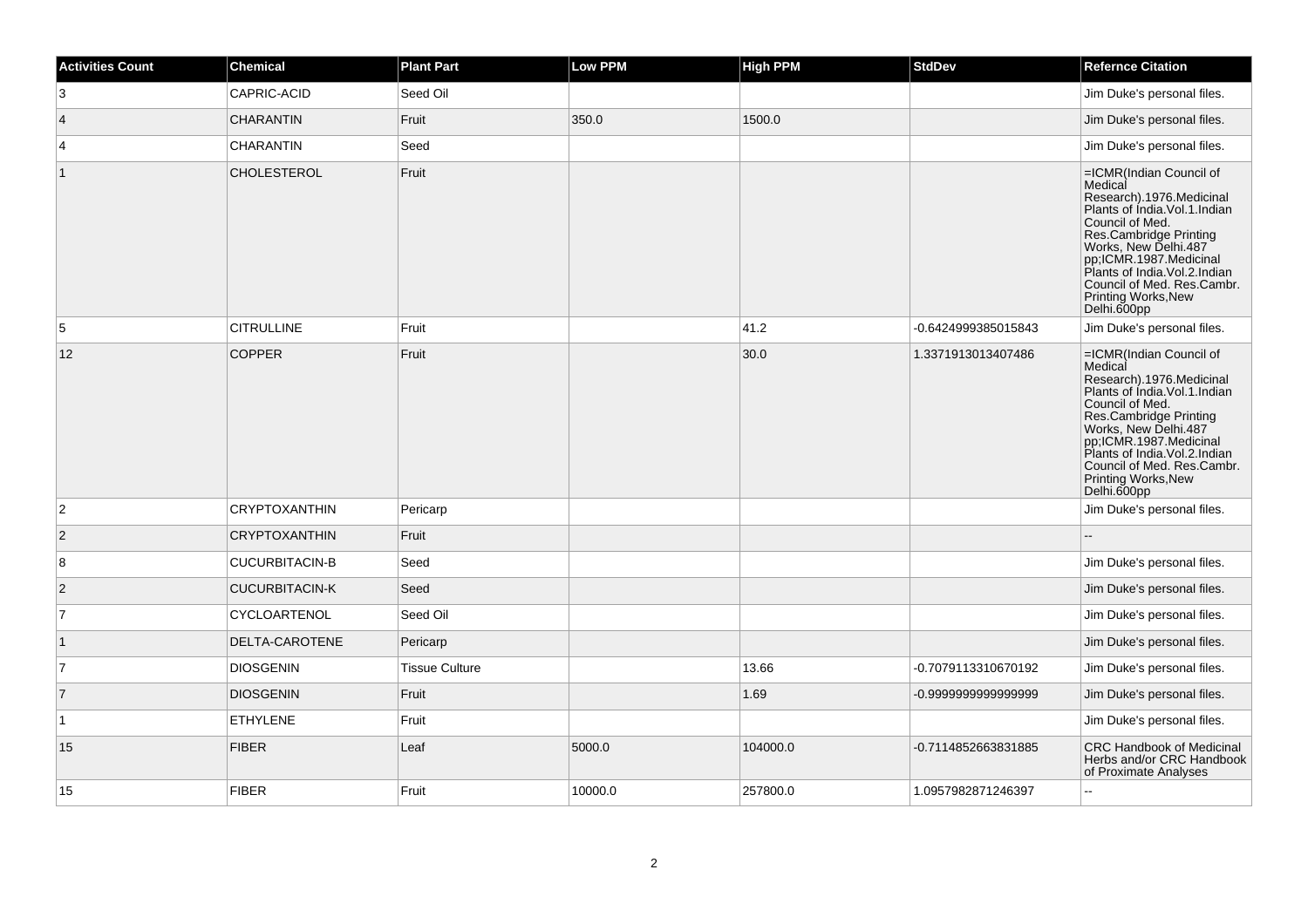| <b>Activities Count</b> | <b>Chemical</b>                    | <b>Plant Part</b>     | <b>Low PPM</b> | <b>High PPM</b> | <b>StdDev</b>         | <b>Refernce Citation</b>                                                                                                                                                                                                                                                                                       |
|-------------------------|------------------------------------|-----------------------|----------------|-----------------|-----------------------|----------------------------------------------------------------------------------------------------------------------------------------------------------------------------------------------------------------------------------------------------------------------------------------------------------------|
| 3                       | <b>FLUORIDE</b>                    | Fruit                 | 0.2            | 0.5             | -1.000378143329832    | =ICMR(Indian Council of<br>Medical<br>Research).1976.Medicinal<br>Plants of India. Vol. 1. Indian<br>Council of Med.<br>Res.Cambridge Printing<br>Works, New Delhi.487<br>pp;ICMR.1987.Medicinal<br>Plants of India. Vol. 2. Indian<br>Council of Med. Res.Cambr.<br>Printing Works, New<br>Delhi.600pp        |
| 22                      | <b>GABA</b>                        | Fruit                 |                |                 |                       |                                                                                                                                                                                                                                                                                                                |
| 22                      | GAMMA-AMINOBUTYRIC-<br><b>ACID</b> | Fruit                 |                |                 |                       | Jim Duke's personal files.                                                                                                                                                                                                                                                                                     |
| 22                      | GAMMA-AMINOBUTYRIC-<br><b>ACID</b> | Seed                  |                |                 |                       | Jim Duke's personal files.                                                                                                                                                                                                                                                                                     |
| $\overline{2}$          | GAMMA-CAROTENE                     | Pericarp              |                |                 |                       | Jim Duke's personal files.                                                                                                                                                                                                                                                                                     |
| 8                       | <b>GENTISIC-ACID</b>               | Leaf                  |                |                 |                       | Jim Duke's personal files.                                                                                                                                                                                                                                                                                     |
| 8                       | <b>GLUTAMIC-ACID</b>               | Seed                  |                | 212.0           | -1.7509729163492929   | Jim Duke's personal files.                                                                                                                                                                                                                                                                                     |
| 8                       | <b>GLUTAMIC-ACID</b>               | Fruit                 |                |                 |                       | Jim Duke's personal files.                                                                                                                                                                                                                                                                                     |
| 12                      | <b>GLYCINE</b>                     | Seed                  |                | 38.2            | -1.5779725996145      | Jim Duke's personal files.                                                                                                                                                                                                                                                                                     |
| 7                       | <b>HISTIDINE</b>                   | Seed                  |                | 43.6            | -1.6164825787870483   | Jim Duke's personal files.                                                                                                                                                                                                                                                                                     |
| 19                      | <b>INULIN</b>                      | Fruit                 |                | 10000.0         |                       | Jim Duke's personal files.                                                                                                                                                                                                                                                                                     |
| 19                      | <b>INULIN</b>                      | <b>Tissue Culture</b> |                | 19000.0         |                       | Jim Duke's personal files.                                                                                                                                                                                                                                                                                     |
| 12                      | <b>IODINE</b>                      | Fruit                 |                | 0.41            | -0.28853494377145755  | =ICMR(Indian Council of<br>Medical<br>Research).1976.Medicinal<br>Plants of India. Vol. 1. Indian<br>Council of Med.<br>Res.Cambridge Printing<br>Works, New Delhi.487<br>pp,ICMR.1987.Medicinal<br>Plants of India. Vol. 2. Indian<br>Council of Med. Res.Cambr.<br><b>Printing Works, New</b><br>Delhi.600pp |
| 6                       | <b>IRON</b>                        | Leaf                  | 50.0           | 357.0           | -0.015676844638709195 | CRC Handbook of Medicinal<br>Herbs and/or CRC Handbook<br>of Proximate Analyses                                                                                                                                                                                                                                |
| 6                       | <b>IRON</b>                        | Fruit                 | 2.0            | 560.0           | 1.6938808861430978    | <b>CRC Handbook of Medicinal</b><br>Herbs and/or CRC Handbook<br>of Proximate Analyses                                                                                                                                                                                                                         |
| 3                       | <b>ISOLEUCINE</b>                  | Seed                  |                | 38.4            | -1.3338385078210488   | Jim Duke's personal files.                                                                                                                                                                                                                                                                                     |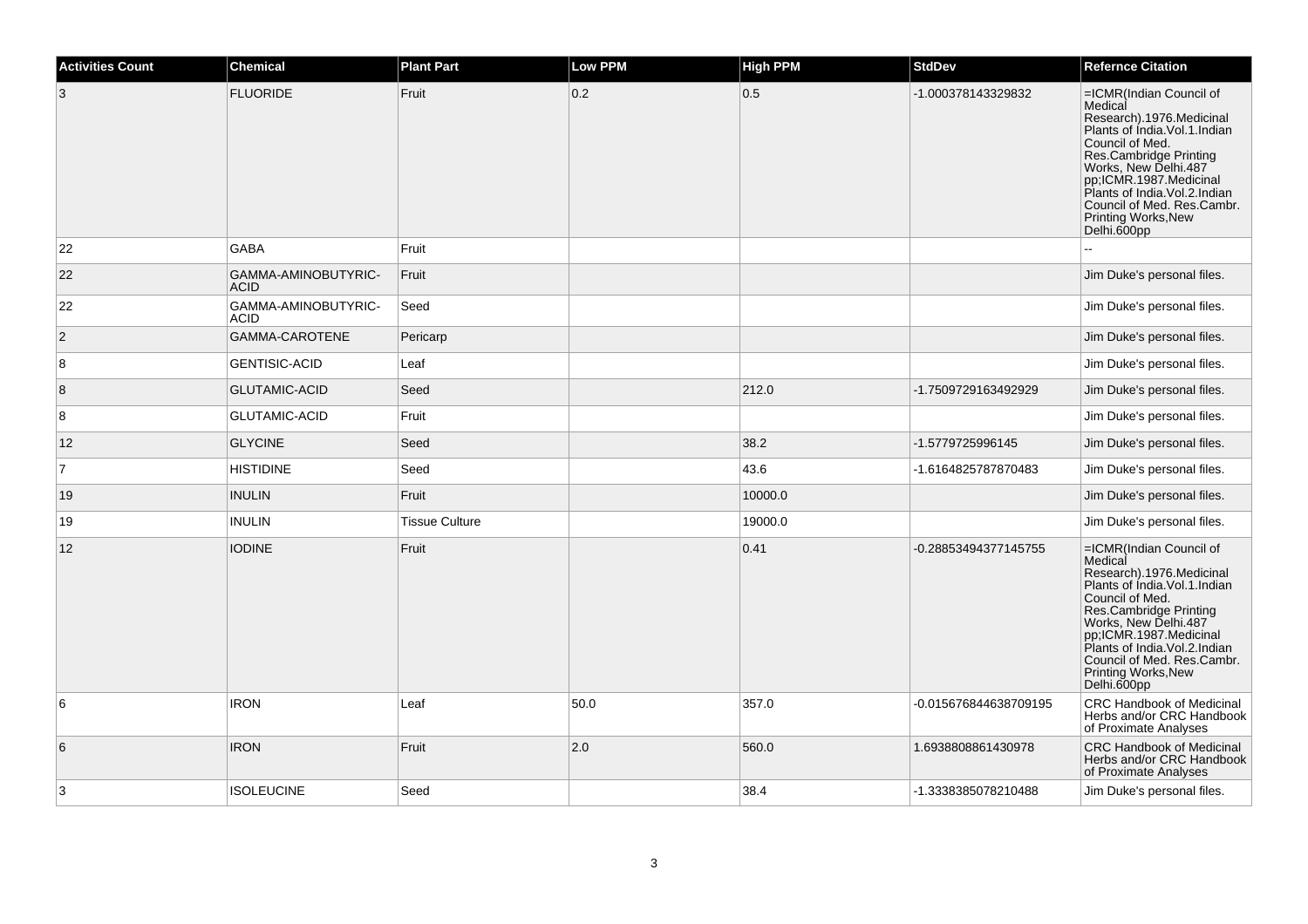| <b>Activities Count</b> | <b>Chemical</b>  | <b>Plant Part</b> | <b>Low PPM</b> | <b>High PPM</b> | <b>StdDev</b>       | <b>Refernce Citation</b>                                                                                                                                                                                                                                                                                |
|-------------------------|------------------|-------------------|----------------|-----------------|---------------------|---------------------------------------------------------------------------------------------------------------------------------------------------------------------------------------------------------------------------------------------------------------------------------------------------------|
|                         | LANOSTEROL       | Fruit             |                |                 |                     | =ICMR(Indian Council of<br>Medical<br>Research).1976.Medicinal<br>Plants of India. Vol. 1. Indian<br>Council of Med.<br>Res.Cambridge Printing<br>Works, New Delhi.487<br>pp;ICMR.1987.Medicinal<br>Plants of India. Vol. 2. Indian<br>Council of Med. Res.Cambr.<br>Printing Works, New<br>Delhi.600pp |
| $\overline{7}$          | LAURIC-ACID      | Seed Oil          |                |                 |                     | Jim Duke's personal files.                                                                                                                                                                                                                                                                              |
| $\overline{7}$          | LAURIC-ACID      | Fruit             |                |                 |                     | Jim Duke's personal files.                                                                                                                                                                                                                                                                              |
| $\overline{c}$          | <b>LEUCINE</b>   | Seed              |                | 41.6            | -1.6310343336304725 | Jim Duke's personal files.                                                                                                                                                                                                                                                                              |
| 27                      | LINOLEIC-ACID    | Cotyledon         | 72200.0        | 103900.0        | -1.5560256104086498 | Jim Duke's personal files.                                                                                                                                                                                                                                                                              |
| 27                      | LINOLEIC-ACID    | Fruit             |                |                 |                     | Jim Duke's personal files.                                                                                                                                                                                                                                                                              |
| 27                      | LINOLEIC-ACID    | Seed Oil          |                |                 |                     | Jim Duke's personal files.                                                                                                                                                                                                                                                                              |
| 27                      | LINOLEIC-ACID    | Seed              | 770.0          | 38192.0         | -0.5906007679972597 | ANON. 1948-1976. The<br>Wealth of India raw materials.<br>Publications and Information<br>Directorate, CSIR, New Delhi.<br>11 volumes.                                                                                                                                                                  |
| 15                      | <b>LUTEIN</b>    | Pericarp          |                |                 |                     | Jim Duke's personal files.                                                                                                                                                                                                                                                                              |
| 15                      | <b>LUTEIN</b>    | Fruit             |                |                 |                     |                                                                                                                                                                                                                                                                                                         |
| 16                      | <b>LYCOPENE</b>  | Fruit             |                | 231.0           | -0.286475816300021  | Jim Duke's personal files.                                                                                                                                                                                                                                                                              |
| 16                      | <b>LYCOPENE</b>  | Pericarp          |                |                 |                     | Jim Duke's personal files.                                                                                                                                                                                                                                                                              |
| 16                      | <b>LYCOPENE</b>  | Seed              |                |                 |                     | Jim Duke's personal files.                                                                                                                                                                                                                                                                              |
| 4                       | LYSINE           | Seed              |                | 149.0           | -1.618638546276612  | Jim Duke's personal files.                                                                                                                                                                                                                                                                              |
| 65                      | <b>MAGNESIUM</b> | Fruit             | 195.0          | 3800.0          | 0.7734288840240365  | =ICMR(Indian Council of<br>Medical<br>Research).1976.Medicinal<br>Plants of India. Vol. 1. Indian<br>Council of Med.<br>Res.Cambridge Printing<br>Works, New Delhi.487<br>pp;ICMR.1987.Medicinal<br>Plants of India.Vol.2.Indian<br>Council of Med. Res.Cambr.<br>Printing Works, New<br>Delhi.600pp    |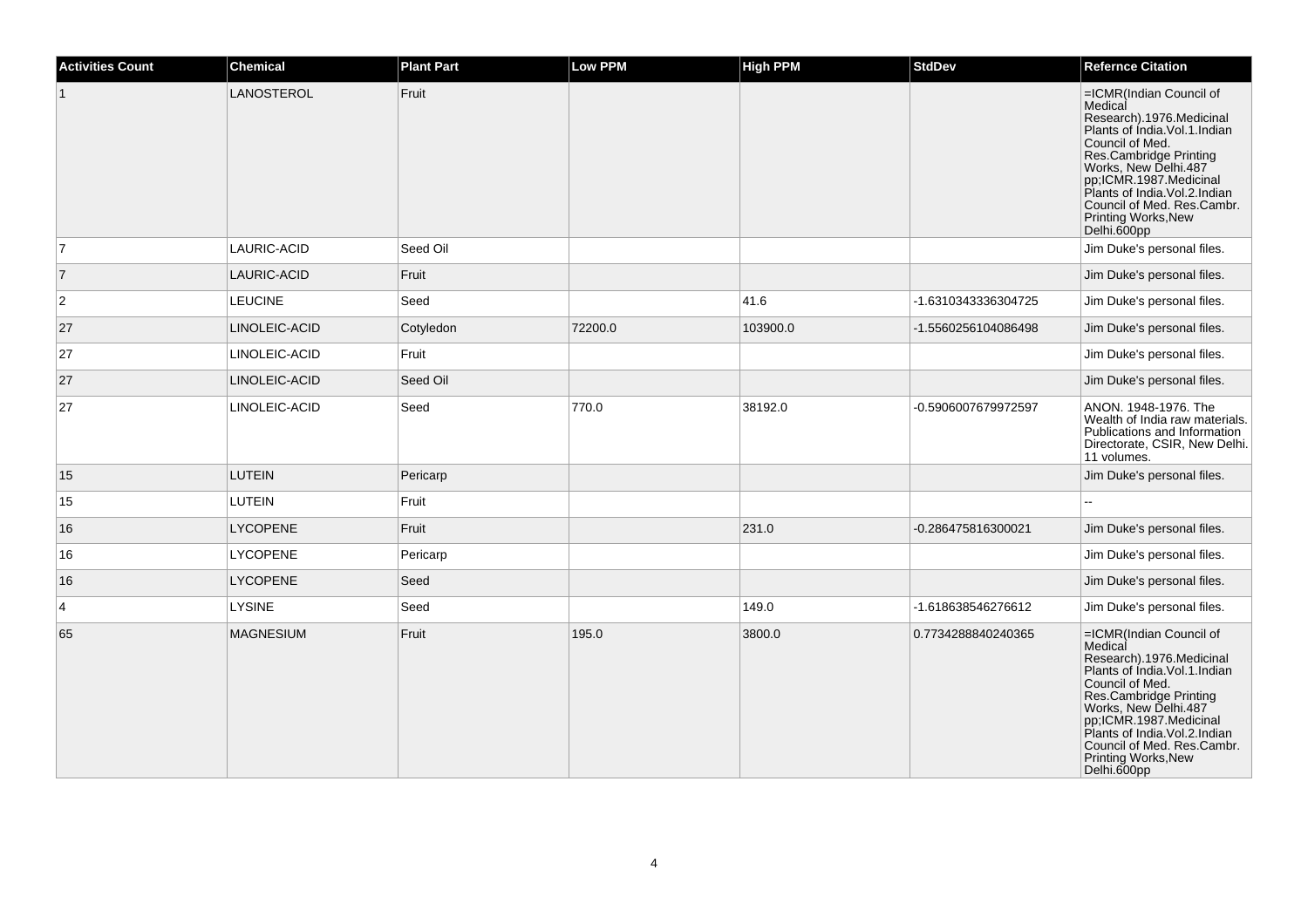| <b>Activities Count</b> | <b>Chemical</b>      | <b>Plant Part</b> | <b>Low PPM</b> | <b>High PPM</b> | <b>StdDev</b>        | <b>Refernce Citation</b>                                                                                                                                                                                                                                                                                |
|-------------------------|----------------------|-------------------|----------------|-----------------|----------------------|---------------------------------------------------------------------------------------------------------------------------------------------------------------------------------------------------------------------------------------------------------------------------------------------------------|
| 14                      | MANGANESE            | Fruit             |                | 10.0            | -0.33759879445260416 | =ICMR(Indian Council of<br>Medical<br>Research).1976.Medicinal<br>Plants of India.Vol.1.Indian<br>Council of Med.<br>Res.Cambridge Printing<br>Works, New Delhi.487<br>pp;ICMR.1987.Medicinal<br>Plants of India.Vol.2.Indian<br>Council of Med. Res.Cambr.<br>Printing Works, New<br>Delhi.600pp       |
| 6                       | <b>MYRISTIC-ACID</b> | Seed Oil          |                |                 |                      | Jim Duke's personal files.                                                                                                                                                                                                                                                                              |
| 6                       | MYRISTIC-ACID        | Fruit             |                |                 |                      | Jim Duke's personal files.                                                                                                                                                                                                                                                                              |
| 11                      | <b>NEROLIDOL</b>     | Seed Essent. Oil  |                |                 |                      | Jim Duke's personal files.                                                                                                                                                                                                                                                                              |
| 39                      | <b>NIACIN</b>        | Leaf              | 15.0           | 103.0           | 0.06689038440862302  | CRC Handbook of Medicinal<br>Herbs and/or CRC Handbook<br>of Proximate Analyses                                                                                                                                                                                                                         |
| 39                      | <b>NIACIN</b>        | Fruit             | 3.0            | 50.0            | -0.14301520764261824 | <b>CRC Handbook of Medicinal</b><br>Herbs and/or CRC Handbook<br>of Proximate Analyses                                                                                                                                                                                                                  |
| 3                       | <b>NICKEL</b>        | Fruit             |                | 10.0            | 2.26174523862035     | =ICMR(Indian Council of<br>Medical<br>Research).1976.Medicinal<br>Plants of Índia. Vol. 1. Indian<br>Council of Med.<br>Res.Cambridge Printing<br>Works, New Delhi.487<br>pp;ICMR.1987.Medicinal<br>Plants of India. Vol. 2. Indian<br>Council of Med. Res.Cambr.<br>Printing Works, New<br>Delhi.600pp |
| 18                      | OLEIC-ACID           | Seed              | 1580.0         | 77376.0         | -0.34302406034411387 | ANON. 1948-1976. The<br>Wealth of India raw materials.<br>Publications and Information<br>Directorate, CSIR, New Delhi.<br>11 volumes.                                                                                                                                                                  |
| 18                      | OLEIC-ACID           | Cotyledon         |                | 155800.0        | -1.4748334919931014  | Jim Duke's personal files.                                                                                                                                                                                                                                                                              |
| 18                      | OLEIC-ACID           | Fruit             |                |                 |                      | Jim Duke's personal files.                                                                                                                                                                                                                                                                              |
| 5                       | <b>ORNITHINE</b>     | Seed              |                | 63.2            |                      | Jim Duke's personal files.                                                                                                                                                                                                                                                                              |
| 9                       | OXALIC-ACID          | Fruit             |                | 5.0             | -0.30607332554046784 | Watt, J.M. and Breyer-<br>Brandwijk, M.G. 1962. The<br>Medicinal and Poisonous<br>Plants of Southern and<br>Eastern Africa. E. & S.<br>Livingstone, Ltd. Edinburg &<br>London. 1457 pp.                                                                                                                 |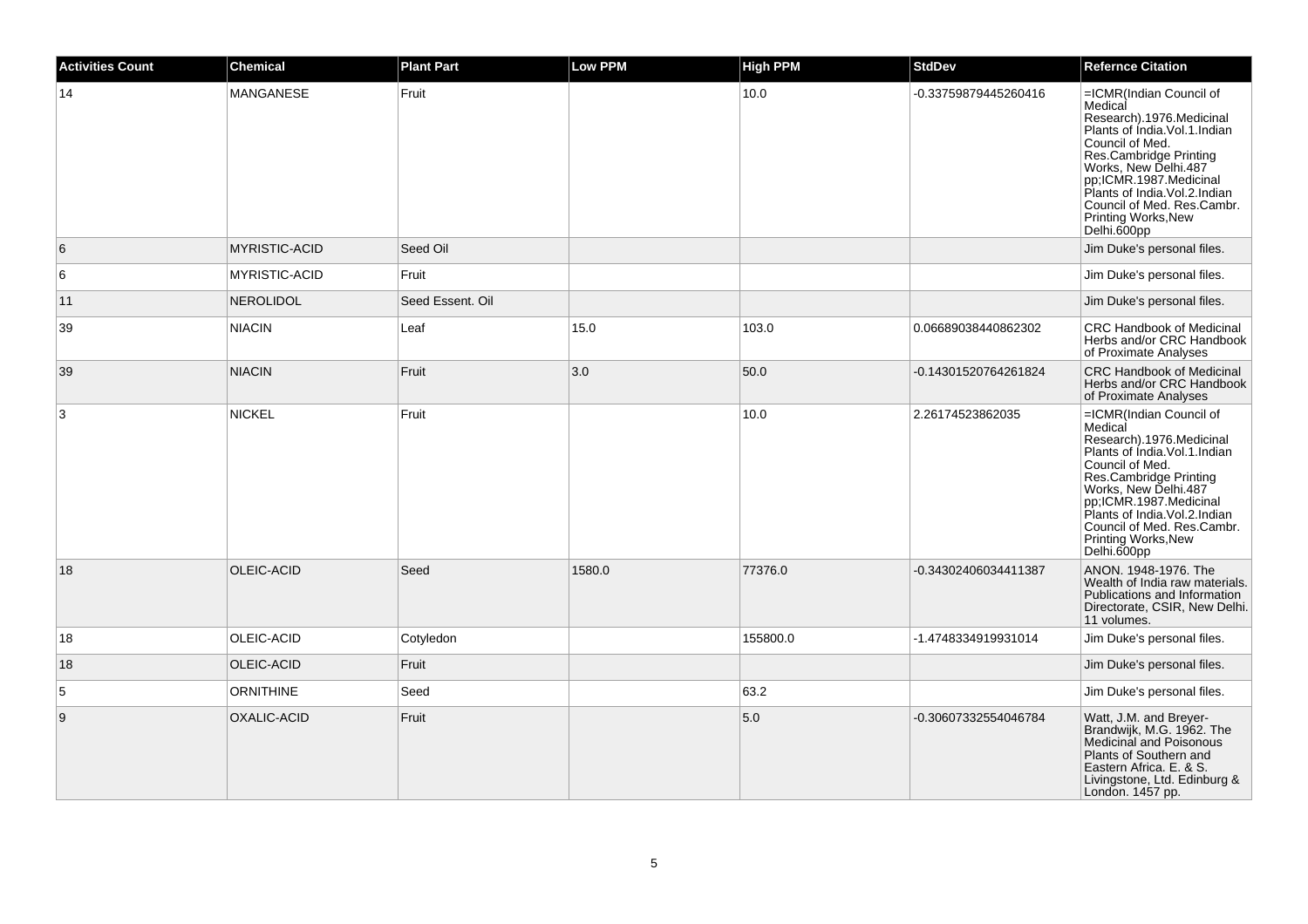| <b>Activities Count</b> | <b>Chemical</b>    | <b>Plant Part</b> | <b>Low PPM</b> | <b>High PPM</b> | <b>StdDev</b>        | <b>Refernce Citation</b>                                                               |
|-------------------------|--------------------|-------------------|----------------|-----------------|----------------------|----------------------------------------------------------------------------------------|
| 16                      | P-CYMENE           | Seed Essent, Oil  |                |                 |                      | Jim Duke's personal files.                                                             |
| 13                      | PALMITIC-ACID      | Fruit             |                |                 |                      | Jim Duke's personal files.                                                             |
| 13                      | PALMITIC-ACID      | Cotyledon         | 27100.0        | 519500.0        | 0.5807660362186364   | Jim Duke's personal files.                                                             |
| 13                      | PALMITIC-ACID      | Seed Oil          |                |                 |                      | Jim Duke's personal files.                                                             |
| 2                       | PALMITOLEIC-ACID   | Fruit             |                |                 |                      | Jim Duke's personal files.                                                             |
| 24                      | <b>PECTIN</b>      | Fruit             |                |                 |                      |                                                                                        |
| $\overline{7}$          | PHENYLALANINE      | Fruit             |                |                 |                      | Jim Duke's personal files.                                                             |
| $\overline{4}$          | <b>PHOSPHORUS</b>  | Leaf              | 540.0          | 33467.0         | 5.2428092659958      | <b>CRC Handbook of Medicinal</b><br>Herbs and/or CRC Handbook<br>of Proximate Analyses |
| $\overline{4}$          | <b>PHOSPHORUS</b>  | Fruit             | 320.0          | 8333.0          | 1.5542381214811356   | CRC Handbook of Medicinal<br>Herbs and/or CRC Handbook<br>of Proximate Analyses        |
| $\overline{2}$          | PIPECOLIC-ACID     | Fruit             |                |                 |                      | Ξ.                                                                                     |
| 14                      | <b>POTASSIUM</b>   | Leaf              | 5100.0         | 33117.0         | 0.12244608377334268  | <b>CRC Handbook of Medicinal</b><br>Herbs and/or CRC Handbook<br>of Proximate Analyses |
| 14                      | <b>POTASSIUM</b>   | Fruit             | 2700.0         | 45000.0         | 2.3961747940748954   | <b>CRC Handbook of Medicinal</b><br>Herbs and/or CRC Handbook<br>of Proximate Analyses |
| 15                      | <b>RIBOFLAVIN</b>  | Leaf              | 4.6            | 31.0            | -0.0325494690927309  | CRC Handbook of Medicinal<br>Herbs and/or CRC Handbook<br>of Proximate Analyses        |
| 15                      | <b>RIBOFLAVIN</b>  | Fruit             | 0.4            | 9.0             | 0.8546749617807301   | <b>CRC Handbook of Medicinal</b><br>Herbs and/or CRC Handbook<br>of Proximate Analyses |
| 57                      | ROSMARINIC-ACID    | Shoot             |                |                 |                      | Jim Duke's personal files.                                                             |
| $\vert$ 1               | <b>RUBIXANTHIN</b> | Fruit             |                |                 |                      |                                                                                        |
| $\mathbf{1}$            | <b>RUBIXANTHIN</b> | Pericarp          |                |                 |                      | Jim Duke's personal files.                                                             |
| $\vert$ 1               | <b>SERINE</b>      | Seed              |                | 39.9            | -2.018924594647529   | Jim Duke's personal files.                                                             |
| $\mathbf{1}$            | SODIUM             | Leaf              | 190.0          | 1234.0          | -0.4281180118553505  | <b>CRC Handbook of Medicinal</b><br>Herbs and/or CRC Handbook<br>of Proximate Analyses |
| $\mathbf{1}$            | <b>SODIUM</b>      | Fruit             | 20.0           | 333.0           | -0.15237277044187197 | <b>CRC Handbook of Medicinal</b><br>Herbs and/or CRC Handbook<br>of Proximate Analyses |
| 10                      | <b>SQUALENE</b>    | Seed Essent, Oil  |                |                 |                      | Jim Duke's personal files.                                                             |
| 8                       | STEARIC-ACID       | Cotyledon         | 121200.0       | 241800.0        | 1.7319277911844766   | Jim Duke's personal files.                                                             |